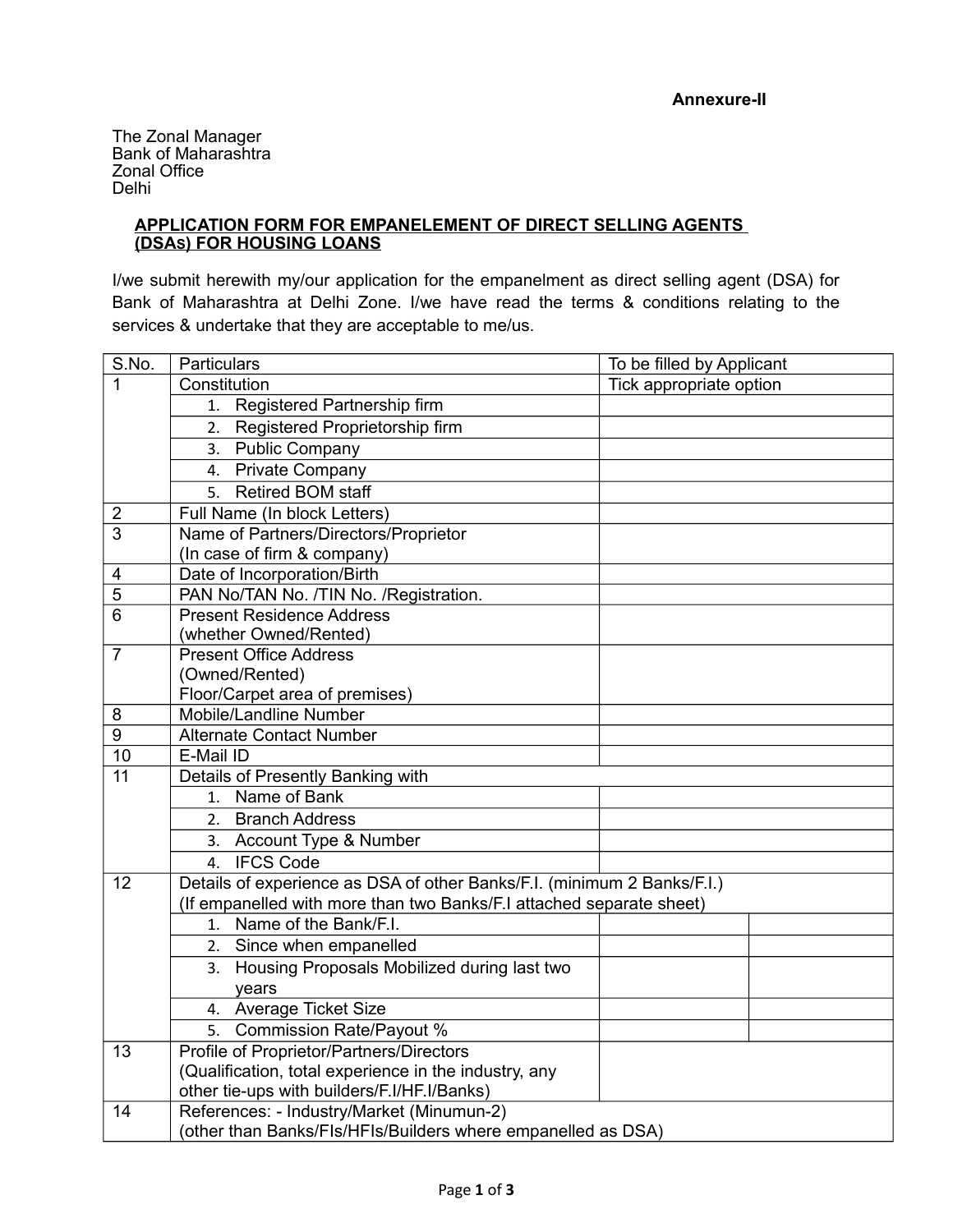|                | 1. Name of the associate (Firm/Company)                                                      |                      |         |               |                 |                 |                  |                              |
|----------------|----------------------------------------------------------------------------------------------|----------------------|---------|---------------|-----------------|-----------------|------------------|------------------------------|
|                | 2. Name & contact no of person                                                               |                      |         |               |                 |                 |                  |                              |
|                |                                                                                              | 3. Designation       |         |               |                 |                 |                  |                              |
| 15             | Financial standings for last three years (Enclosed last 3 ITRs, computation, Audited Balance |                      |         |               |                 |                 |                  |                              |
|                | Sheet & P/L statement)                                                                       |                      |         |               |                 |                 |                  |                              |
|                | <b>Particulars</b>                                                                           |                      |         | 31.03.201     |                 | 31.03.201       |                  | 31.03.201                    |
|                |                                                                                              |                      | Audited |               |                 | Audited         |                  | Audited                      |
|                | <b>Net Sales</b>                                                                             |                      |         |               |                 |                 |                  |                              |
|                |                                                                                              | Net Profit after tax |         |               |                 |                 |                  |                              |
|                | Depreciation                                                                                 |                      |         |               |                 |                 |                  |                              |
|                | <b>Cash Accruals</b>                                                                         |                      |         |               |                 |                 |                  |                              |
|                | Tangible Net Worth                                                                           |                      |         |               |                 |                 |                  |                              |
| 16             | <b>Minimum Assured Business</b>                                                              |                      |         |               |                 |                 |                  |                              |
|                | 1. Number of proposal per Month<br>Loan Amount per month (In Lacs)                           |                      |         |               |                 |                 |                  |                              |
|                | 2.                                                                                           |                      |         |               |                 |                 |                  |                              |
| S.No           | 17 Employees Details of DSA<br>Name of                                                       |                      | Mobile  | Last 3 Months |                 |                 |                  |                              |
|                | Employee                                                                                     | Designation          | No.     | Performance   |                 | Since           | Owned<br>Vehicle | Latest<br>Photo<br>(affixed) |
|                |                                                                                              |                      |         | Lead          | <b>Business</b> | working<br>with | (Bike/           |                              |
|                |                                                                                              |                      |         | Generated     | Mobilized       | <b>DSA</b>      | Car)             |                              |
|                |                                                                                              |                      |         |               |                 | $(\ln$          |                  |                              |
|                |                                                                                              |                      |         |               |                 | Years)          |                  |                              |
| 1              |                                                                                              |                      |         |               |                 |                 |                  |                              |
|                |                                                                                              |                      |         |               |                 |                 |                  |                              |
|                |                                                                                              |                      |         |               |                 |                 |                  |                              |
|                |                                                                                              |                      |         |               |                 |                 |                  |                              |
| 2              |                                                                                              |                      |         |               |                 |                 |                  |                              |
|                |                                                                                              |                      |         |               |                 |                 |                  |                              |
|                |                                                                                              |                      |         |               |                 |                 |                  |                              |
| 3              |                                                                                              |                      |         |               |                 |                 |                  |                              |
|                |                                                                                              |                      |         |               |                 |                 |                  |                              |
|                |                                                                                              |                      |         |               |                 |                 |                  |                              |
|                |                                                                                              |                      |         |               |                 |                 |                  |                              |
|                |                                                                                              |                      |         |               |                 |                 |                  |                              |
| $\overline{4}$ |                                                                                              |                      |         |               |                 |                 |                  |                              |
|                |                                                                                              |                      |         |               |                 |                 |                  |                              |
|                |                                                                                              |                      |         |               |                 |                 |                  |                              |
|                |                                                                                              |                      |         |               |                 |                 |                  |                              |
| 5              |                                                                                              |                      |         |               |                 |                 |                  |                              |
|                |                                                                                              |                      |         |               |                 |                 |                  |                              |
|                |                                                                                              |                      |         |               |                 |                 |                  |                              |
|                |                                                                                              |                      |         |               |                 |                 |                  |                              |
| 6              |                                                                                              |                      |         |               |                 |                 |                  |                              |
|                |                                                                                              |                      |         |               |                 |                 |                  |                              |
|                |                                                                                              |                      |         |               |                 |                 |                  |                              |
| $\overline{7}$ |                                                                                              |                      |         |               |                 |                 |                  |                              |
|                |                                                                                              |                      |         |               |                 |                 |                  |                              |
|                |                                                                                              |                      |         |               |                 |                 |                  |                              |
|                |                                                                                              |                      |         |               |                 |                 |                  |                              |
| 8              |                                                                                              |                      |         |               |                 |                 |                  |                              |